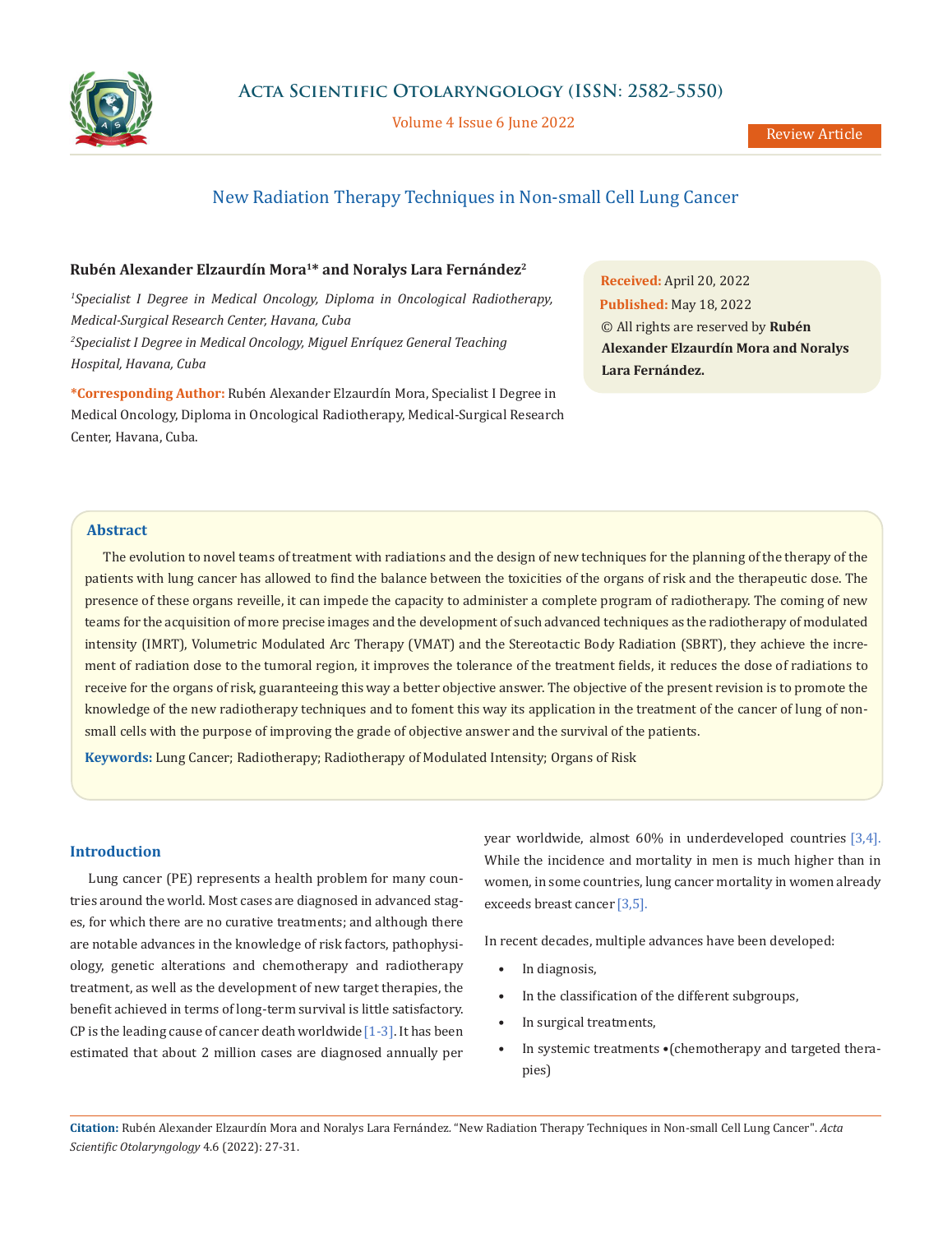#### In treatment with radiotherapy

Radiotherapy is the most used treatment in patients with lung cancer, since it has a very important role both in the early stages, used in exclusive form or combined with QT with curative objective, as well as in advanced stages with palliative criteria  $[3]$ . Approximately 80% of patients diagnosed with lung cancer will receive treatment with rhadiotherapy at some point in their evolution [3.6,7]. The development of radiotherapy has allowed advances that have improved therapeutic outcomes. These advances have been made through better protection of normal tissues, a better definition of the therapeutic target of these tumors that move normally with breathing and an effective association with different drugs (chemotherapy, targeted drugs and immunotherapy) [3].

Intensity-Modulated Radiotherapy (IMRT) and more recently Volumetric Radiotherapy with Modulated Arcs (VMAT), as well as thoracic extracranial stereotactic radiotherapy (SBRT), have been established as techniques of choice in patients with lung cancer, given the possibility of improving tolerance, mainly limiting the dose delivered to the esophagus and heart. (acute toxicity) and pulmonary parenchyma (late toxicity)  $[3,8]$ . The combination of these treatment planning techniques with improvements in volume delimitation such as simulation with a 4D scanner, or so-called image-guided radiotherapy with "conebeam CT" (scanner on the same treatment machine) allows to reduce toxicity and ensure a better distribution of doses in the treatment volumes  $[3,9]$ .

#### **Development**

Lung cancer is the most common malignancy in the world and the leading cause of death in Western countries. The most common variety is non-small cell lung cancer (NSCLC) constituting between 80 and 85% of all lung cancers; the rest belong to the small cell variety (15 - 20%). The diagnosis is most often made in an advanced state. More than 50% of NSCLC cases are diagnosed in patients over 65 years of age. Approximately 54% of patients with this pathology are between 55 and 74 years old and about 27% are diagnosed between 75 and 84 years old [10,11].

The journal CA CANCER J CLIN (for its acronym in English) has published in 2019 the study of incidence and mortality worldwide GLOBOCAN 2018. According to this, the incidence of cancer in the world in 2018 was 18.1 million new cases, and there were 9.6 million deaths from cancer  $[12]$ . The lung was the most frequent loca28

tion (2 093 876) followed by breast (2 088 849) and prostate (1 276 106). Lung cancer once again confirmed to be the deadliest, causing 1.7 million deaths in the same year  $[13]$ .

In the United States, according to the American Cancer Society, malignant lung tumor is second in incidence (not including skin cancer), only behind prostatic malignancies in men and breast malignancies in women [14,15]. Approximately 13% of newly diagnosed cancers correspond to lung cancer. The number of new cases for 2015 was 221,200 (115,610 in men and 105,590 in women) and the estimated number of deaths from this disease was 158,040 (86,380 men and 71,660 women) [10]. Only 17.4% of lung cancer patients remain alive 5 years after diagnosis. There, more inhabitants die each year from lung cancer than from colon, breast and prostate cancer combined [15]. The growing trend in the incidence of lung cancer in most Western countries has been much more pronounced among women, undoubtedly in relation to changes in smoking habits. With these data, the American Cancer Society concludes that in the United States one in 13 men and one in 16 women (smokers or not) developed lung cancer throughout their lives [16].

In Cuba, according to the statistical yearbook of the Ministry of Public Health (MINSAP), 4,987 new cases of lung cancer (3,188 men and 1,799 women) were diagnosed in 2015 and 5,613 inhabitants (3,534 men and 2,079 women) died from this same cause in 2018. It was the leading cause of death from malignant tumors for both sexes in that year [17].

The World Health Organization (WHO) classification updated in 2015 brings important changes since 2004 [18]. More than 95% of lung cancers can fall into four main histological types:

- Non-small cell carcinoma
- Large cell carcinoma
- Small cell lung carcinoma
- Neuroendocrine tumors

For therapeutic, histological and biological behavioral purposes, malignant pulmonary epithelial tumors have been classified into two large groups. Small cell or microcytic carcinomas (SCLC) (15 - 25%) and non-small cell or non-small cell charminomas (NSCLC) (75 - 85% of the total), which mainly include squamous cell car-

**Citation:** Rubén Alexander Elzaurdín Mora and Noralys Lara Fernández*.* "New Radiation Therapy Techniques in Non-small Cell Lung Cancer". *Acta Scientific Otolaryngology* 4.6 (2022): 27-31.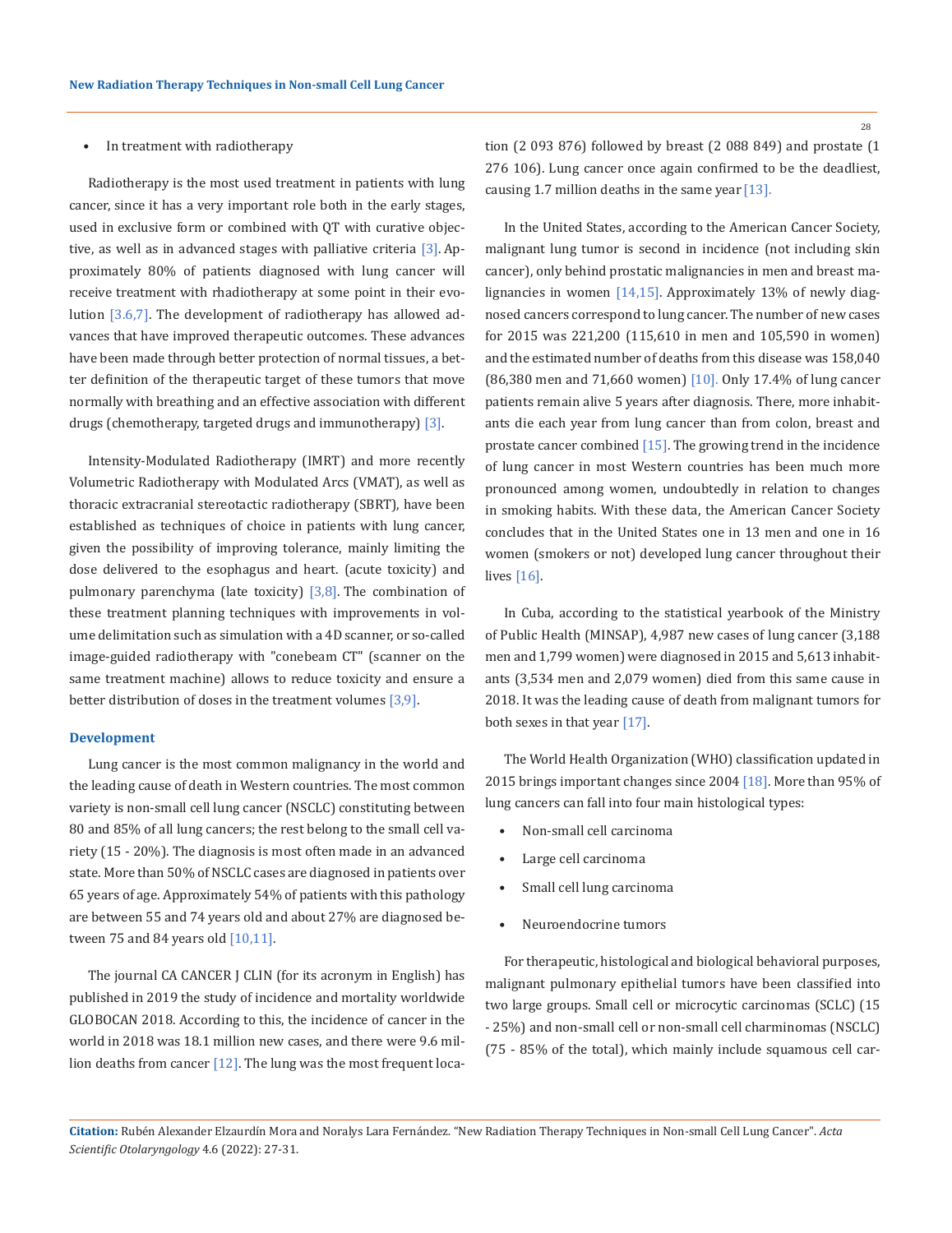29

cinoma (25%), adenocarcinoma (40%) and large cell carcinoma  $(10%)$  [19]. A new proposal for a classification for adenocarcinomas (19) was published in 2011.

Knowing the stage of the disease allows you to decide on treatment, know its prognosis and communicate comparable final results between different institutions and doctors. The TNM system (Tumor, Nodes and Distant Metastasis) was proposed by Pierre Denoix in 1946. This system allows patients to be grouped into stages within which prognosis and treatment are similar [20,21].

The symptoms will depend on the location of the tumor, that is, if they are central, patients have a cough that does not respond to treatment, mucopurulent expectoration, hemoptysis, dyspnea and wheezing; if they are peripheral, inspiratory chest pain and dysphonia. Other symptoms will depend on the presence of metastases and paraneoplastic affectations [22].

The therapeutic strategy of lung cancer includes treatment with surgery, radiotherapy and systemic treatment (chemotherapy, molecular targets, immunotherapy, etc.). Of these, complete surgical resection is the most likely to be cured. In potentially resectable patients in whom surgery is not possible due to high risk of morbidity and mortality, radiotherapy with radical intent in its different modalities may be a therapeutic alternative. The surgical option in patients considered to be at high operative risk becomes in some cases a challenge [23].

Surgery is the recommended therapeutic modality for patients with clinical stages (CD) I and II, so it is imperative that they be evaluated by a chest surgeon with training in oncology or by a surgical oncologist with chest training, to determine their resectability. Surgery is considered the best treatment alternative for earlystage NSCLC [24]. Despite complete resection, survival of patients with NSCLC remains poor, with an expectation of 67% to five years for stage I, which drops to 23% in patients with mediastinal node metastasi, where distant recurrence is the leading cause of death [24]. In patients with stage IA, complementary treatment is usually not offered after surgery. However, those with positive margins should be reoperated, or in case of refusal of reoperation, receive chemotherapy or adjuvant radiotherapy.

Conventional external radiotherapy (RT) consists of the administration of ionizing radiation capable of eliminating neoplastic cells by irreversibly damaging the DNA molecule. This modality was considered until a few years ago, as the treatment of choice in inoperable patients with early-stage NSCLC. This therapy achieves survivals of 20-35% to 3 years, with local failure rates of 40-60% [24-26]. This is mainly because with conventional radiotherapy there is a very high risk of toxicity when the equivalent biological dose (BED) of approximately 80 Gy is exceeded, a dose still suboptimal for the eradication of the disease in most patients [24-26].

Extracranial thoracic stereotactic radiation therapy (SBRT) offers better results in both disease control and prevention of therapy-related toxicities. The treatment of choice for inoperable patients with early-stage NSCLC has gone from being conventional external RT to SBRT, and this is stated in the clinical practice guidelines of the NCCN and ESMO since 2013 [24]. This technique also called ablative stereotactic RT (SABR) is a non-invasive outpatient procedure, used to deliver high doses of highly conformal radiation to relatively small extracranial targets. SBRT requires a high level of knowledge of the technique and strict quality control since high doses of RT are administered in each fraction (more than 8 Gy) with a high level of precision; a loss of accuracy in its administration would cause drastic changes in the possibility of cure and in the probabilities of toxicity  $[24]$ . Se carries out by means of stateof-the-art technology that allows the localization of the volume to be treated taking into account the mobility of the tumour, and the administration of high doses to the target volume with rapid dose drop, thus protecting adjacent healthy organs [24]. SBRT has the potential to achieve results similar to surgery, but very low morbidity and mortality, is done on an outpatient basis and in 1 to 5 fractions of 1 hour at a time, for about a week  $[3]$ .

Intensity-modulated radiotherapy (IMRT) has generated great interest since its introduction into clinical practice in the late 90s, and represents one of the greatest technical innovations in modern radiotherapy. Es an advanced formed three-dimensional treatment, which is capable of generating an irradiation beam of nonuniform intensity: it optimally assigns different "weights" to small subdivisions of the beams called "rays" or "beamlets" [27]. The possibility of manipulating the intensity of each individual "ray" within each beam, allows great control over the flow of the radiation, achieving an optimal distribution of dosis. The biggest advantage of IMRT is its ability to produce a greater conformation of the dose distribution (i.e. that the dose is adapted in a more precise

**Citation:** Rubén Alexander Elzaurdín Mora and Noralys Lara Fernández*.* "New Radiation Therapy Techniques in Non-small Cell Lung Cancer". *Acta Scientific Otolaryngology* 4.6 (2022): 27-31.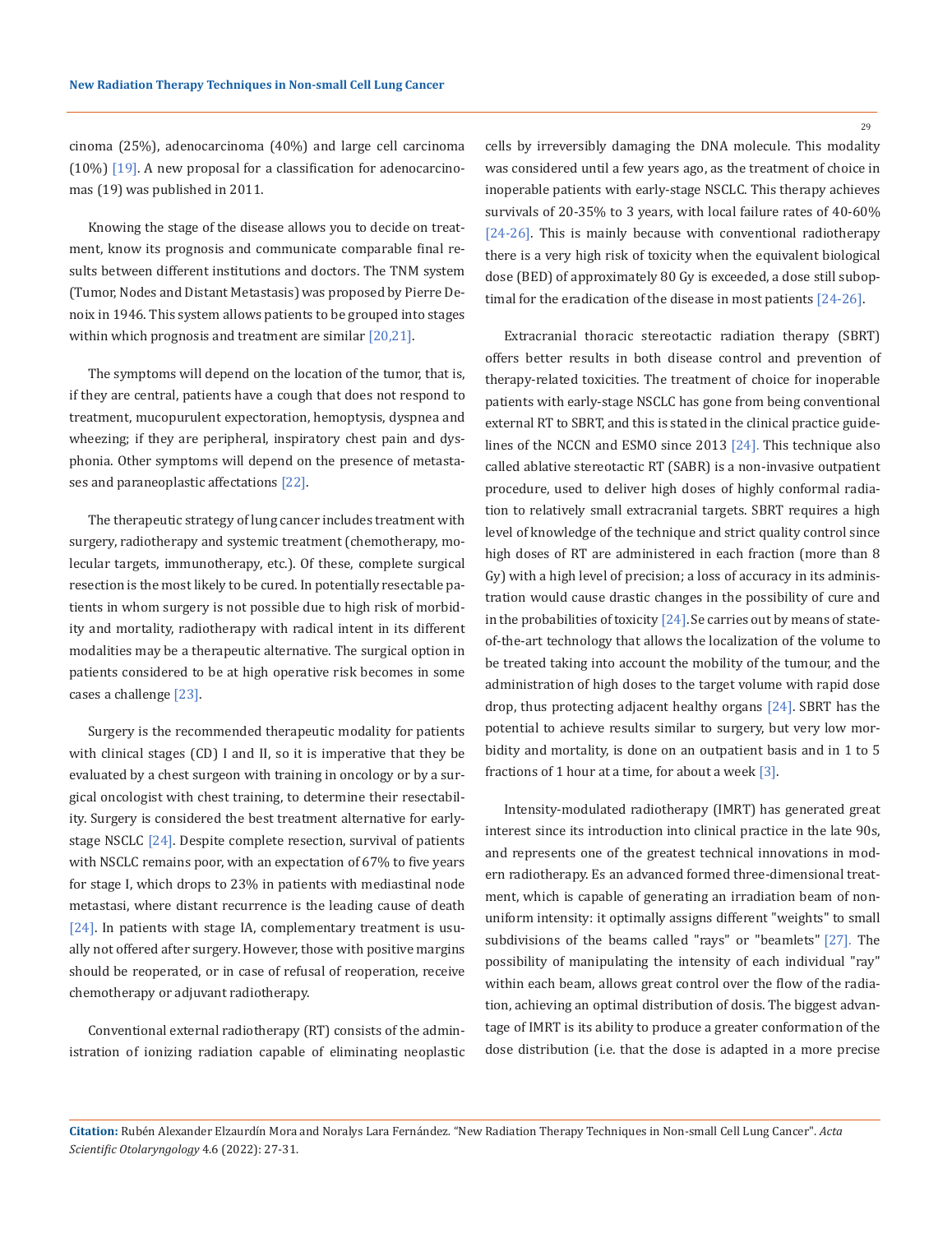way to the three-dimensional shape of the area we want to treat) than with conventional 3-D treatments [27]. In addition to the ability to achieve a highly conformal treatment, there is a high dose gradient (sharp dose drops around the target volume), this means that doses in nearby risk organs can be greatly reduced.

For this reason, IMRT has the greatest clinical impact on treatments that require a large conformation or a strong dose gradient between areas to be treated and organs at risk [27]. The appropriate clinical application of this technology requires careful consideration of issues related to dose heterogeneity and the different dose-fraction resulting, as well as the long-term relevance of areas treated with low doses without forgetting the uncertainties related to lung positioning and mobility during treatment.

# **Conclusion**

Currently, radiotherapy plays an important role throughout all stages of patients with lung cancer and in each of them there have been several advances that have improved the results in terms of objective response and survival of patients. These advances have allowed a better protection of normal tissues, a better definition of the therapeutic target of these tumors that move normally with respiration and a more effective association with different drugs.

#### **Authors' Statement**

The signatories declare to be authors of the manuscript New Radiotherapy Techniques in Non-Small Cell Lung Cancer. This has not been submitted or published in any other journal

## **Funding**

The work has not received funding from any institution.

### **Ethical Aspects**

This work was authorized by the ethics committee of the Miguel Enríquez General Clinical Surgical Teaching Hospital. Havana. Cuba

#### **Conflicts of Interest**

The authors declare that there is no conflict of interest.

# **Contribution of the Authors**

Rubén Alexander Elzaurdín Mora and Noralys Lara Fernández: Bibliographic review, preparation of the article and final review.

### **Bibliography**

- 1. Arrieta O., *et al*. "Lung Cancer Consensus". *Revista de Investigación Clínica* 65 (2013): s5-s84.
- 2. Jemal A., *et al*[. "Global cancer statistics".](https://pubmed.ncbi.nlm.nih.gov/21296855/) *CA: A Cancer Journal for Clinicians* [61.2 \(2011\): 69-90.](https://pubmed.ncbi.nlm.nih.gov/21296855/)
- 3. Santini Blasco A. "Advances in radiation therapy in the treatment of lung cancer". *Trends in Medicine* November; Year XXVI.51 (2017): 67-76
- 4. Canceratlas.cancer.org Copyright © 2014 The American Cancer Society, Inc.
- 5. Siegel R., *et al*. "Cancer statistics 2017". *[CA: A Cancer Journal for](https://pubmed.ncbi.nlm.nih.gov/28055103/)  Clinicians* [67 \(2017\): 7-30.](https://pubmed.ncbi.nlm.nih.gov/28055103/)
- 6. [Sause W. "The role of Radiotherapy in Non-Small cell Lung Can](https://pubmed.ncbi.nlm.nih.gov/16052429/)cer". *Chest* [116 \(1999\): 6-504s-508s.](https://pubmed.ncbi.nlm.nih.gov/16052429/)
- 7. Diwanji T., *et al*[. "Advances in Radiotherapy techniques an](https://pubmed.ncbi.nlm.nih.gov/28529896/)  [delivery for non-small cell lung cancer: benefits of intensity](https://pubmed.ncbi.nlm.nih.gov/28529896/)[modulated radiation therapy, proton therapy, and stereotactic](https://pubmed.ncbi.nlm.nih.gov/28529896/)  body radiation therapy". *[Translational Lung Cancer Research](https://pubmed.ncbi.nlm.nih.gov/28529896/)*  [6.2 \(2017\): 131-147.](https://pubmed.ncbi.nlm.nih.gov/28529896/)
- 8. [Senan S. "Treatment of stage IIIA non-small cell lung cancer:](https://pubmed.ncbi.nlm.nih.gov/27407156/)  Charting the next step". *[Journal of Oncology Practice](https://pubmed.ncbi.nlm.nih.gov/27407156/)* (2016): [12609-12610.](https://pubmed.ncbi.nlm.nih.gov/27407156/)
- 9. Baker S., *et al*[. "A Critical review of recent developments in ra](https://ro-journal.biomedcentral.com/articles/10.1186/s13014-016-0693-8)[diotherapy for non-small cell lung cancer".](https://ro-journal.biomedcentral.com/articles/10.1186/s13014-016-0693-8) *Radiation Oncology* [11 \(2016\): 115-121.](https://ro-journal.biomedcentral.com/articles/10.1186/s13014-016-0693-8)
- 10. Mir EYL., *et al*. "Oncospecific treatment in elderly patients with lung, breast and lymphoma cancer". *Geroinfo* 14.3 (2019).
- 11. Noone A., *et al*. SEER Cancer Statistics Review, 1975 2015, based on November 2017 SEER data submission, posted to the SEER web site, april 2018. Bethesda, MD: National cancer Institute (2018).
- 12. Ferlay J., *et al*[. "Cancer incidence and mortality worldwide:](https://pubmed.ncbi.nlm.nih.gov/25220842/)  [sources, methods and major patterns in GLOBOCAN 2012".](https://pubmed.ncbi.nlm.nih.gov/25220842/) *In[ternational Journal of Cancer](https://pubmed.ncbi.nlm.nih.gov/25220842/)* 136.5 (2014): E359-386.

30